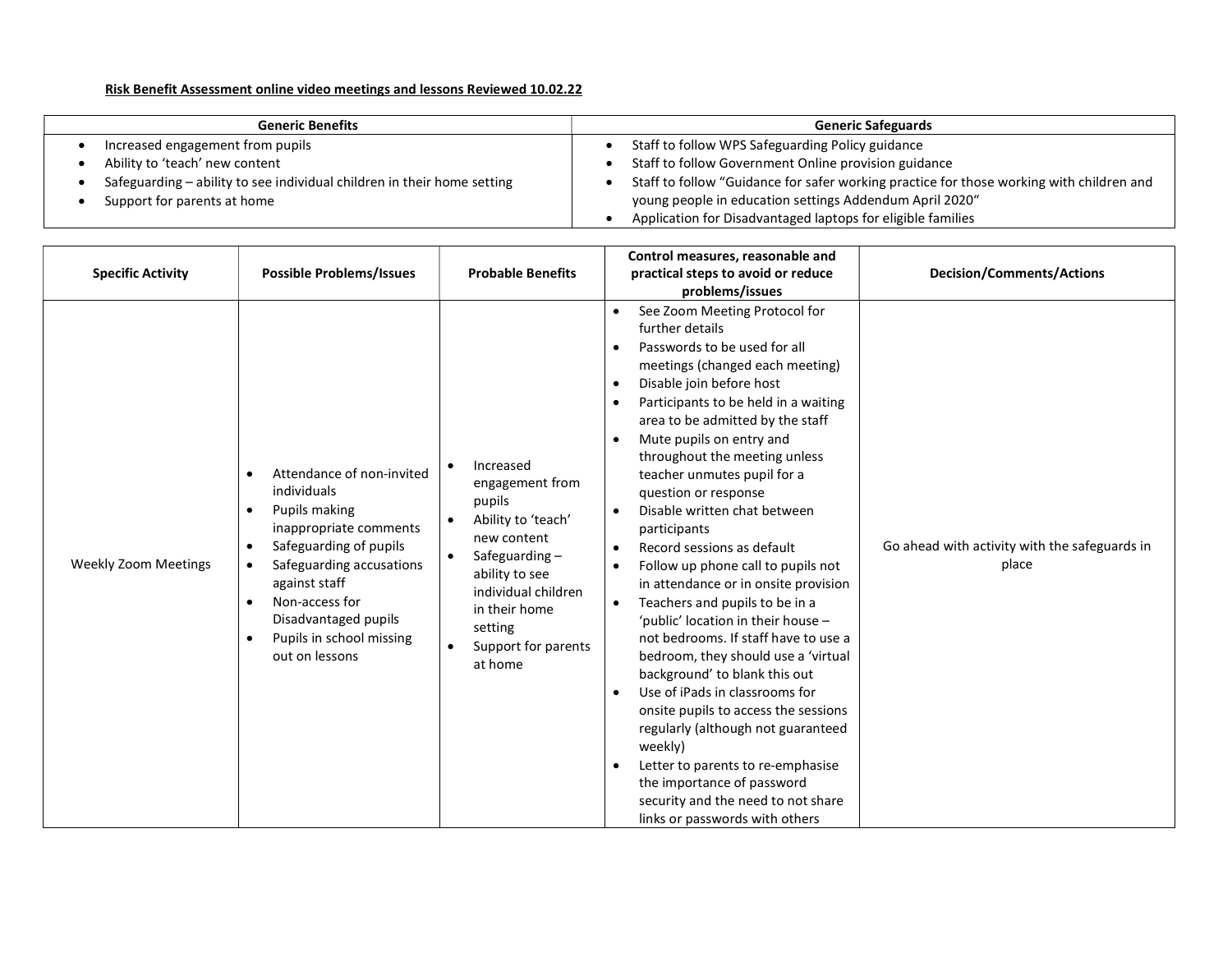| Use of Loom to create lessons<br>with new content | Sharing of WPS content<br>widely on the internet -<br>Teacher wellbeing<br>Pupils not able to access<br>content<br>Non-access for<br>$\bullet$<br>Disadvantaged pupils<br>Accidental sharing of<br>$\bullet$<br>content in the background<br>of video                                                                                | Increased<br>$\bullet$<br>engagement from<br>pupils<br>Ability to 'teach'<br>$\bullet$<br>new content<br>Support for parents<br>at home                                                                                       | Disable comments on Loom site<br>$\bullet$<br>Weekly phone calls for pupils not<br>$\bullet$<br>accessing work to 'check-in' and<br>support<br>Teachers to ensure that all other<br>$\bullet$<br>apps and sites are closed and<br>notifications are turned off before<br>recording<br>Videos to be reviewed for<br>$\bullet$<br>accidental content by creator<br>before uploading and sharing<br>Upload to Teams for greatest<br>$\bullet$<br>security                                                                   | Go ahead with activity with the safeguards in<br>place                                                                                    |
|---------------------------------------------------|--------------------------------------------------------------------------------------------------------------------------------------------------------------------------------------------------------------------------------------------------------------------------------------------------------------------------------------|-------------------------------------------------------------------------------------------------------------------------------------------------------------------------------------------------------------------------------|--------------------------------------------------------------------------------------------------------------------------------------------------------------------------------------------------------------------------------------------------------------------------------------------------------------------------------------------------------------------------------------------------------------------------------------------------------------------------------------------------------------------------|-------------------------------------------------------------------------------------------------------------------------------------------|
| Uploading of staff videos to<br>YouTube           | Staff not happy about<br>$\bullet$<br>being on YouTube<br>Footage of staff and their<br>home environment shared<br>on the internet<br>Inappropriate comments<br>$\bullet$<br>seen by pupils/staff about<br>the videos<br>Inappropriate adverts<br>$\bullet$<br>seen by pupils<br>Non-access for<br>$\bullet$<br>Disadvantaged pupils | Increased<br>$\bullet$<br>engagement from<br>pupils<br>Ability to 'teach'<br>$\bullet$<br>new content<br>Safeguarding-<br>ability to see<br>individual children<br>in their home<br>setting<br>Support for parents<br>at home | Staff choice of whether to<br>$\bullet$<br>feature in videos<br>Ability for people to comment<br>on videos to be turned off in<br>publisher's account settings<br>Videos to be set as 'made for<br>kids' by default to remove<br>advertising<br>Teachers to consider carefully<br>the filming of their videos to<br>avoid any personal information<br>being shared                                                                                                                                                       | Continue with activity with the safeguards in place<br>although with use of MS Teams, the need for<br>YouTube sharing should not be great |
| Recorded lessons/assemblies                       | Footage of children<br>$\bullet$<br>shared on the internet<br>Inappropriate comments<br>seen by pupils/staff about<br>the videos<br>Inappropriate adverts<br>$\bullet$<br>seen by pupils<br>Poor behaviour seen by<br>$\bullet$<br>parents<br>Non-access for<br>$\bullet$<br>Disadvantaged pupils                                    | Increased<br>$\bullet$<br>engagement from<br>pupils<br>Ability to 'teach'<br>new content<br>Support for parents<br>at home                                                                                                    | Pre-recorded lesson footage<br>reviewed before uploading - any<br>footage that is deemed to put any<br>pupil or the school 'at risk' not to<br>be used<br>Use of Teams to share through MS<br>$\bullet$<br>Stream or within Class Teams<br>Parents able to remove pupil from<br>$\bullet$<br>any video footage recording and<br>request that they do not appear on<br>published videos<br>'Live' lessons/assemblies to not<br>$\bullet$<br>include pupils in the room - to use<br>Zoom and follow the 'zoom<br>protocol' | Go ahead with activity with the safeguards in<br>place                                                                                    |